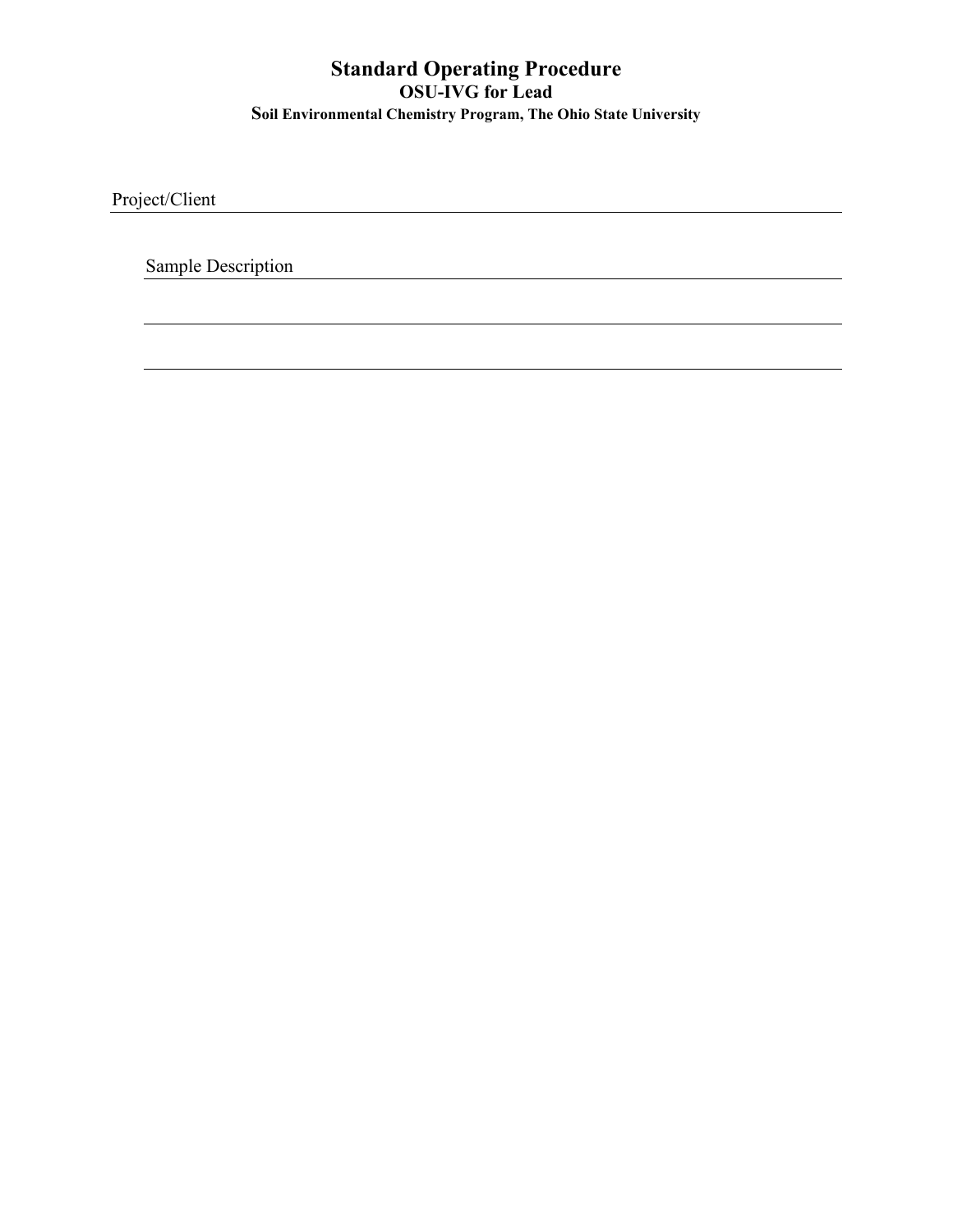#### **1.0 Scope of Method**

1. Often the most important exposure pathway for lead (Pb) the risk driver, associated with human exposure is incidental soil ingestion. However, use of total soil Pb assuming  $\geq$ 60% relative bioavailability (RBA) often overestimates exposure because physiochemical properties of the soil matrix can sequester Pb and reduces its RBA to  $< 60\%$ . A more accurate and site-specific human health risk assessment accounts for RBA As in a soil matrix as part of the exposure assessment. Appropriate animal models, similar to human gastrointestinal physiology, are often used to determine bioavailability of Pb in contaminated soil. The most commonly used animal model for determining bioavailable Pb is the juvenile swine model (Basta et al. 2007; Juhasz et al. 2008; Brattin and Casteel 2013). In order to overcome some of the difficulties and expenses associated with animal dosing trials used to assess bioavailability of contaminants in soil, extensive research efforts have been directed toward development of in vitro gastrointestinal methods, that simulate the gastrointestinal environment, to predict bioavailable Pb.

#### **2.0 Definitions**

3.1 Bioavailability (BA) – The fraction of an ingested dose (i.e., in vivo) that crosses the gastrointestinal epithelium and becomes available for distribution to internal target tissues and organs.

3.2 Absolute bioavailability – Bioavailability expressed as a fraction (or percentage) of a dose.

3.3 Relative bioavailability (RBA) – The ratio of the bioavailability of a metal in one exposure context (i.e., physical chemical matrix or physical chemical form of the metal) to that in another exposure context (i.e. USEPA Integrated Risk Information System, IRIS). For this method, RBA is defined as the ratio of bioavailability of As in sodium arsenate dissolved in water.

3.5 Batch – A group of analytical and control/QC samples that are extracted simultaneously and is limited to 12 environmental samples including the batch QC samples.

3.6 In vitro – outside the living body and in an artificial environment

3.7 In vivo – in the living body of an animal

3.8 In vitro bioaccessibility (IVBA) – the physiological solubility of the metal that may be available for absorption into the body

2.1 OSU IVG: The Ohio State University *In Vitro* Gastrointestinal Method.

2.4 ICP-OES: Inductively Coupled Plasma-Optical Emission Spectroscopy.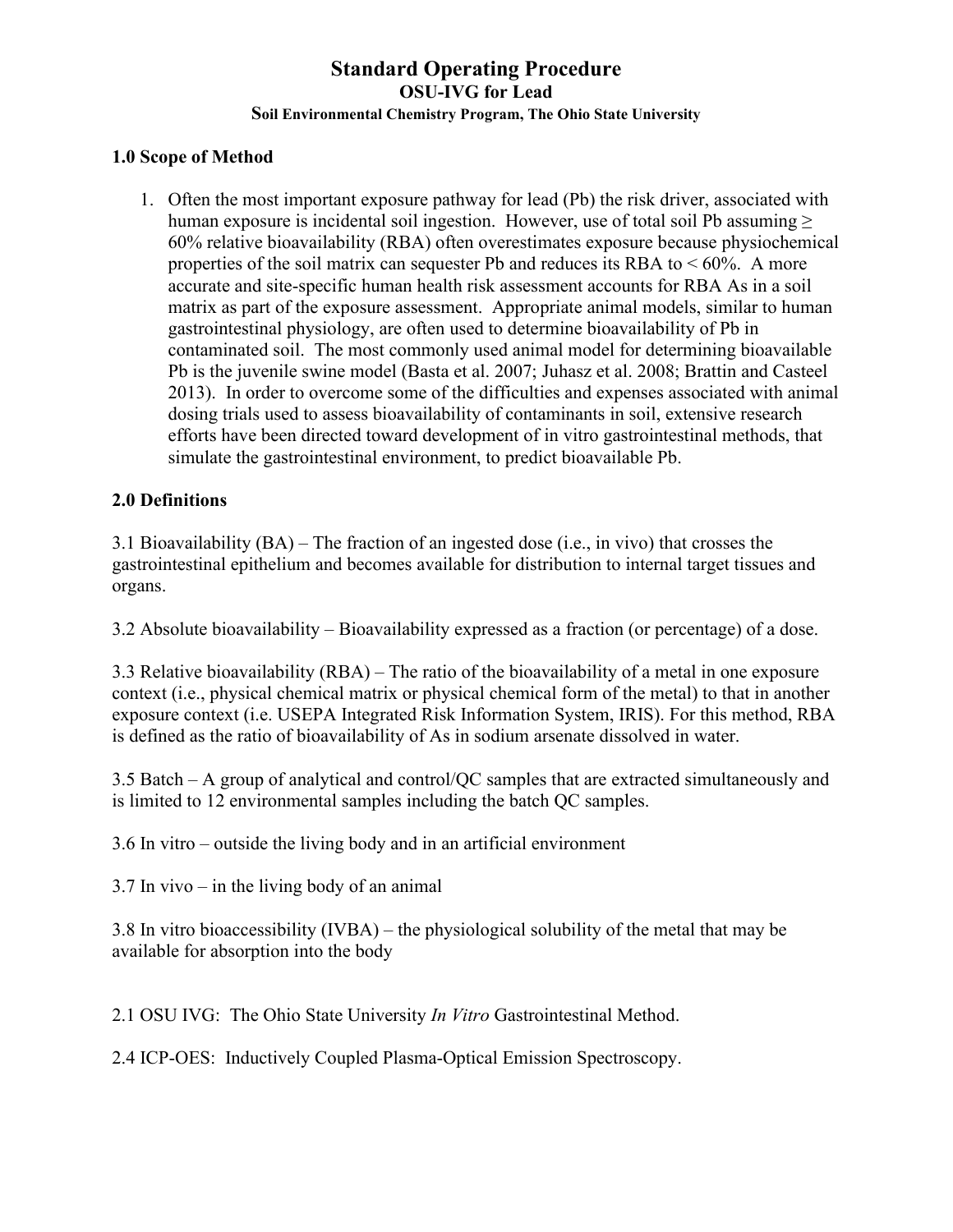#### **Soil Environmental Chemistry Program, The Ohio State University**

2.5 Laboratory Control Sample: The laboratory control sample is NIST SRM 2711a and goes through the same extraction/preparation procedure as the samples.

2.6 Blank Spike: A sample which contains only extraction fluid is spiked prior to incubation and run through the complete procedure in order to provide information about the effect of the extraction fluid on bioaccessibility and/or measurement methodology.

2.7 Reagent Blank: The Reagent Blank is a sample that contains only the reagents used in the extraction procedure. The preparation blank is processed through the same preparation procedures as the samples and therefore gives an indication of any contamination picked up during the sample preparation process.

2.8 Duplicate sample: A duplicate of one sample per batch is processed through the same preparation procedures as the samples to determine reproducibility within each batch.

### **3.0 Equipment and Supplies**

3.1 Incubator with temperature control of  $37\pm 2$  °C (VWR Model 1545)

3.2 End over end rotator capable of rotating at 30±2 rotations per minute (Glas-Col Rotator model RD4512 with RD50 head)

3.3 175mL wide mouth high-density polyethylene (HDPE) bottles

3.4 Porcine pepsin powder (sigma P7125-500g)

3.5 Trace metal grade HCl

3.6 ACS grade NaCl

3.8 ACS grade  $Na<sub>2</sub>CO<sub>3</sub>$ 

- 3.9 Porcine bile (sigma B8631-100G)
- 3.10 Pancreatin (sigma P1750-500G)
- 3.11 12ml Luer lock syringes for filtering
- 3.12 0.45um nylon or cellulose acetate Luer lock syringe filters
- 3.13 15mL falcon tubes or other vial for ICP analysis
- 3.14 pH meter with combination electrode
- 3.15 Certified pH buffers: 2, 4, and 7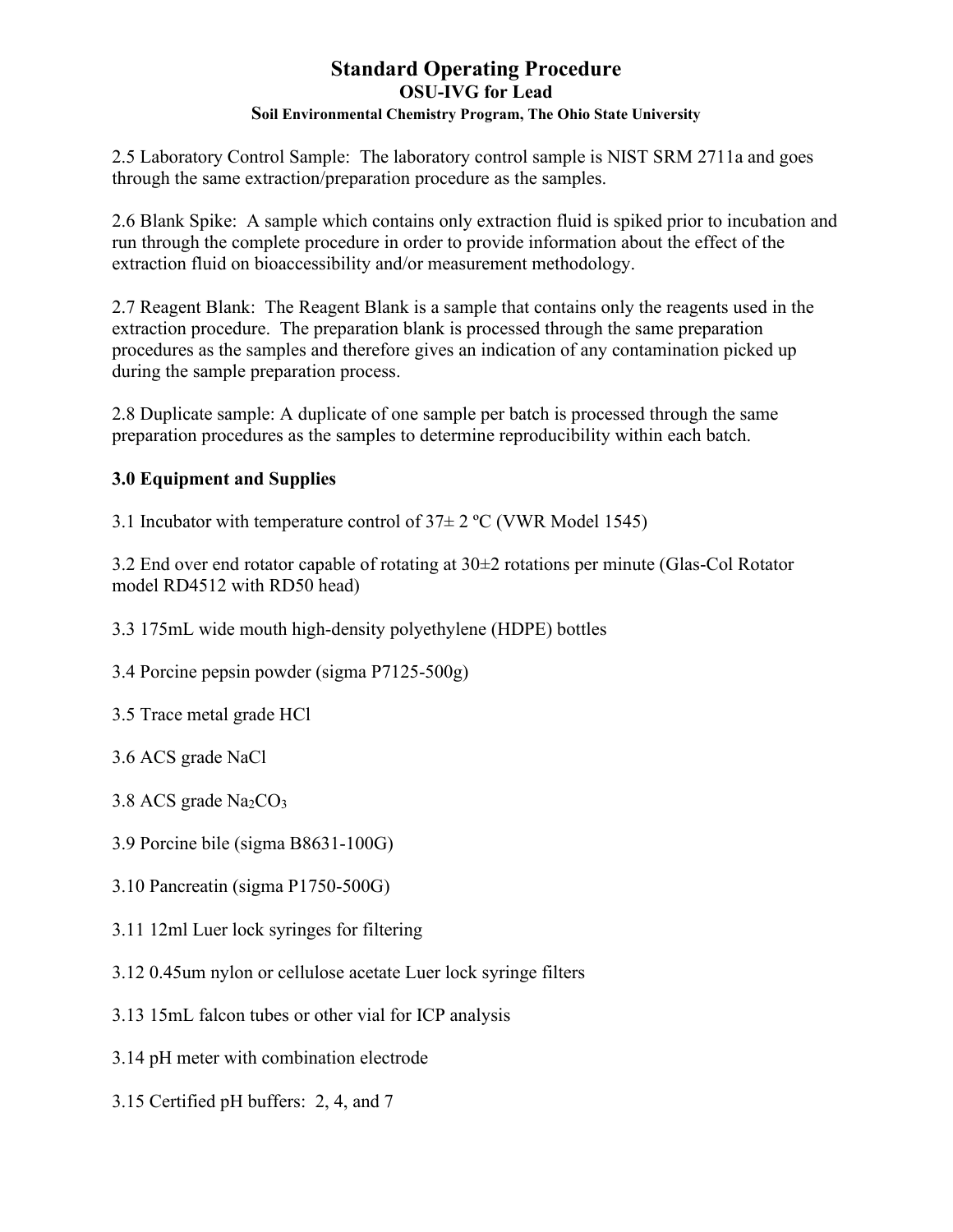**Soil Environmental Chemistry Program, The Ohio State University**

3.16 NIST Montana 2711a reference material

3.17 Certified 1,000 mg/L As standard

3.18 0.45um nylon syringe filters

#### **4.0 Sample Preparation**

4.1 All test soils should be prepared by drying  $( $40 \degree C$ )$  and sieving the sample as received to  $\leq$ 250 μm. Milling should NOT be employed to achieve the desired particle size. The  $\leq$ 250 μm size fraction is used because this particle size is representative of that which adheres to children's hands. Stainless steel sieves are recommended.

#### **5.0 Procedure**

Gastric Solution Preparations for 2L:

| $\sigma$ | g Pepsin |  |
|----------|----------|--|
| 1.68     |          |  |

Intestinal Solution for 100mL:

| .<br>$\alpha$ b<br>ັ | pancreatin |
|----------------------|------------|
| 10.5                 | 1.VJ       |

#### 5.1 Solution preparation

5.1.1 Gastric Solution: Prepare 2 liters (L) of extraction fluid in a volumetric flask (Class A) using 18 mega ohm DI water. Add 20 grams of pepsin and 11.7g NaCl to a flask containing 1.8 L of deionized water. Mix with magnetic stir bar until reagents are fully dissolved. Add 300mL of deionized water, cover with parafilm, place in an incubator at 37 °C and heat until the extraction fluid reaches  $37^{\circ}$ C. At the time of the extraction, standardize the pH meter using an ATC pH electrode at 37 °C or pH buffers maintained at 37 °C. While stirring, add trace metalgrade concentrated HCl (6M) until the solution pH reaches  $1.8 \pm 0.01$ . Remove stir bar and bring the solution to a final volume of 2 L.

> • Calibrate pH meter using 2,4, and 7 pH buffers held at  $37\pm 2$  °C for each batch of extractions.

#### • **Record slope of meter calibration in Appendix**

• Gastric extraction must be initiated within 24 hours of solution preparation.

5.1.2 Intestinal Reagents: Intestinal solution is prepared for each individual sample immediately following the gastric phase by the addition of 5mL of saturated  $Na<sub>2</sub>CO<sub>3</sub>$  and 5ml of bile and pancreatin solution, consisting of 10.5g of bile and 1.05g of pancreatin dissolved in 100mL of water.

5.2 Gastric Phase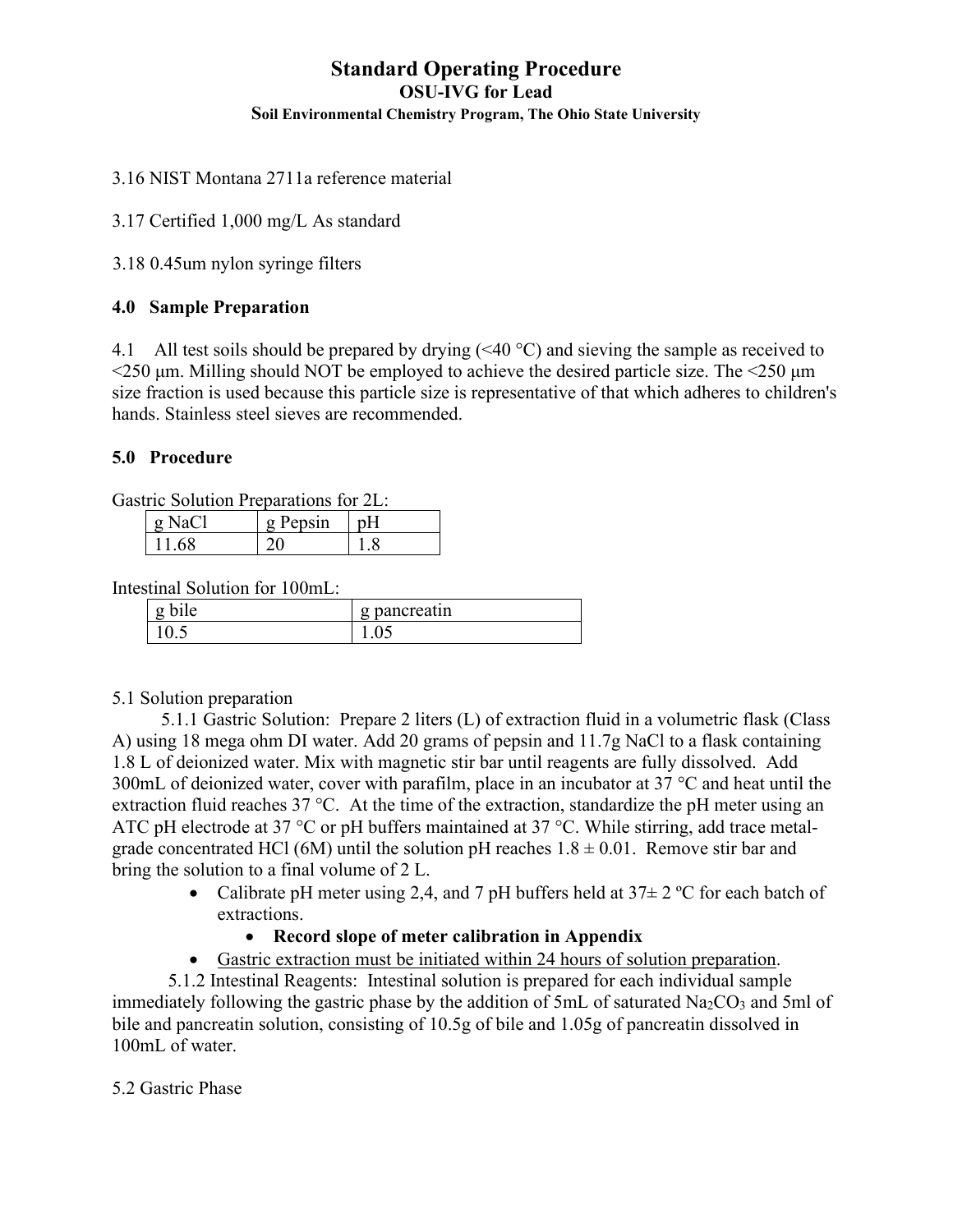#### **Soil Environmental Chemistry Program, The Ohio State University**

5.2.1 The soil or geomedia (1 g  $\pm$  0.05, < 250 µm) is weighed into a 175-mL wide-mouth HDPE bottle (record exact mass to 4 decimal places on analysis sheet).

5.2.2 Measure  $150 \pm 2$  mL of the  $37 \pm 2$  °C gastric extraction fluid using a graduated automated dispenser and transfer the extraction fluid to the 175-mL wide-mouth HDPE bottle.

#### • **Record bottle top dispenser calibration verification in Appendix before use**

5.2.3 Add 0.750mL of 1,000 mg/L Pb standard to the blank spike and duplicate spike sample.

5.2.3a When using 1,000 mg/ Pb standard, pour a small amount into a falcon tube. DO NOT return the unused standard to the Certiprep container.

• **Record Pipette calibration verification in Appendix.**

5.2.4 Cap and properly place the bottles in the rotator and begin rotation. The rotator should be maintained at  $30 \pm 2$  rpm for one hour. Record the start time.

5.2.5 After 30 minutes, the bottles should be removed from the rotator and placed upright on the bench top for pH monitoring and adjustment. Record the pH at 30 minutes and adjust pH using 6M HCl or saturated Na<sub>2</sub>CO<sub>3</sub> to 1.8  $\pm$  0.1. After pH adjustment, cap and return the bottles to the incubator. Ensure that bottle caps remain paired to the same bottle throughout the extraction.

5.2.6 After one hour, the bottles should be removed from the rotator. A 10-mL sample of supernatant fluid is then removed directly from the top 3 cm of solution in extraction bottle into a disposable syringe. After withdrawal of the sample into the syringe, a Luer lock attachment (equipped with a 0.45-μm nylon or cellulose acetate disk filter (25-mm diameter) is attached, and the sample is filtered through the attached disk filter to remove any particulate matter into a 15mL falcon tube.

5.2.8 Record the time that the extract is filtered (i.e., extraction is stopped). If the total time elapsed for the extraction and filtration process exceeds 75 minutes, the test must be repeated

5.2.9 Measure and record the pH of fluid remaining in the extraction bottle. If the fluid  $pH$  is not within  $\pm 0.1$  pH units of the starting pH, the test must be discarded and the sample reanalyzed.

#### 5.3 I**ntestinal Phase**

5.3.1 Valid gastric samples (end pH  $1.8 \pm 0.1$ ) immediately receive 5mL of saturated Na<sub>2</sub>CO<sub>3</sub> and 5ml of bile and pancreatin solution (Sec. 5.1.2).

• **Record Pipette calibration verification in Appendix.**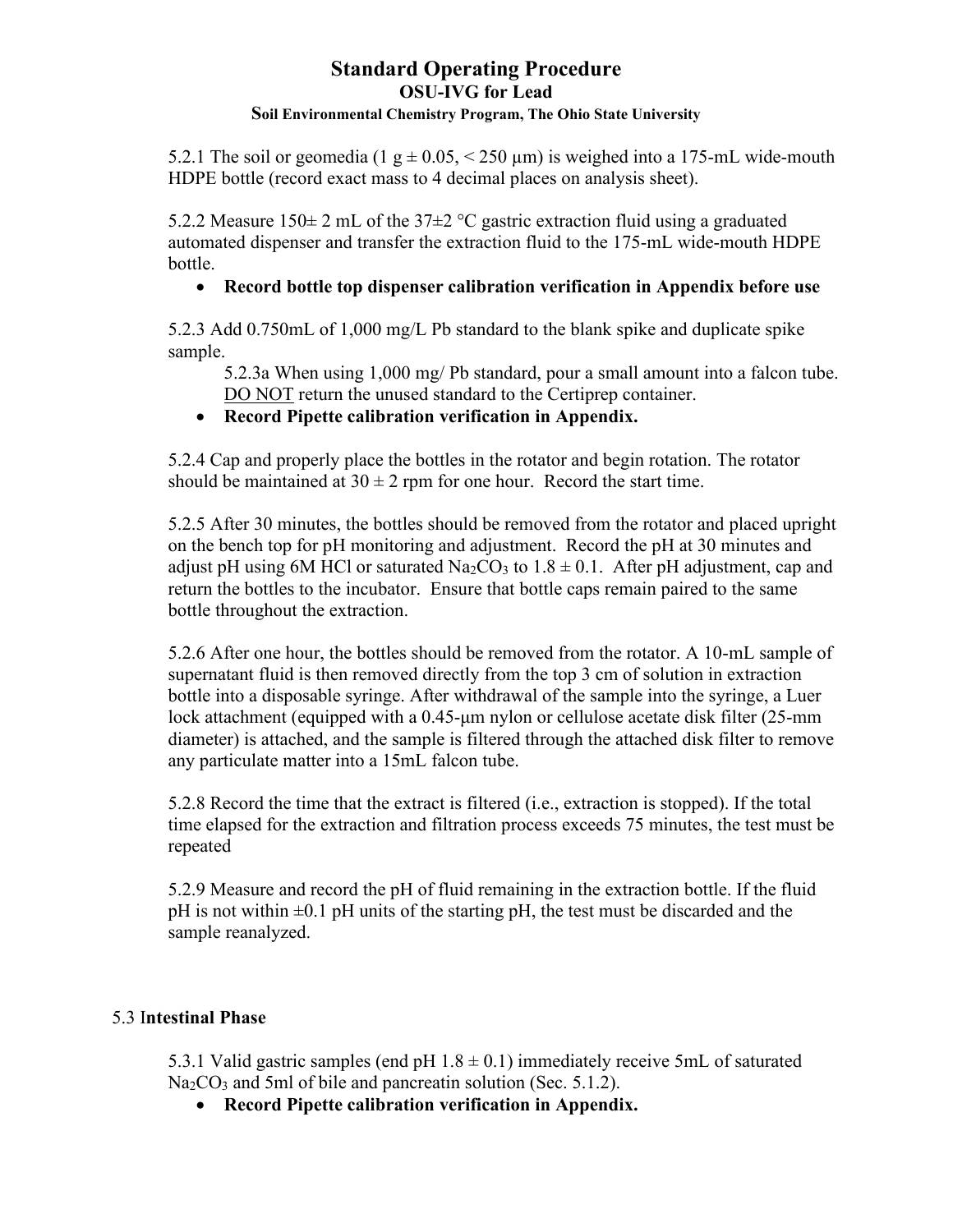5.3.2 Cap and properly place the bottles in the rotator and begin rotation. The rotator should be maintained at  $30 \pm 2$  rpm for the remainder of 2 hours. Record the start time of rotation.

5.3.3 After one hour, the bottles should be removed from the rotator and placed upright on the bench top for pH monitoring and adjustment. Record the pH at 1 hour and adjust pH using 6M HCl or saturated Na<sub>2</sub>CO<sub>3</sub> to  $6.5 \pm 0.5$ .

5.3.4 After 2 hours, the bottles should be removed from the rotator and a 10-mL sample of supernatant fluid is then removed directly from the top 3 cm of solution in extraction bottle into a disposable syringe. After withdrawal of the sample into the syringe, a Luer lock attachment (equipped with a 0.45-μm nylon or cellulose acetate disk filter (25-mm diameter)) is attached, and the sample is filtered through the attached disk filter to remove any particulate matter into a 15mL falcon tube.

5.3.6 Record the time that the extract is filtered (i.e., extraction is stopped). If the total time elapsed for the extraction and filtration process exceeds 150 minutes, the test must be repeated.

5.3.7 Measure and record the pH of fluid remaining in the extraction bottle. If the fluid pH is not within  $\pm 0.5$  pH units of the starting pH, the test must be discarded and the sample reanalyzed.

NOTE: In some cases (mainly silica slag contaminated media), the test material can increase the pH of the extraction buffer and this could influence the results of the bioaccessibility measurement. To guard against this, the pH of the fluid should be measured at the end of the extraction step (just after a sample was withdrawn for filtration and analysis). If the pH is not within 0.1 pH units of the starting pH (1.8), the sample should be re-extracted. If the second test also results in an increase in pH of >0.1 units, it is reasonable to conclude that the test material is buffering the solution. In these cases, the test should be repeated using additional manual pH adjustment during the extraction process, stopping the extraction at 15, 30, 60, and 75 minutes and adjusting the pH down to pH 1.8 at each interval by drop-wise addition of trace-metal grade 6M HCl.

5.3.8 Store filtered sample(s) in a refrigerator at  $4\pm 2$  °C until they are analyzed. This filtered sample of extraction fluid is then analyzed for lead by an appropriate method.

NOTE: Calibration standards should be prepared in a matrix similar to the samples (0.1M NaCl + 0.4M HCl). Dilution of the extracts (minimum of 5 fold) is recommended before analysis. Dilution of the samples with  $0.1M$  NaCl + 0.4M HCl can cause precipitation to occur, particularly in the intestinal extractions. As a result, dilutions should be performed using only 0.1M NaCl). Correct for any dilutions in the calculations. Samples that fall below detection limit with dilution may be run undiluted, but nebulizer and torch stability will be limited. Alternately, a high solids nebulizer may be used without dilution.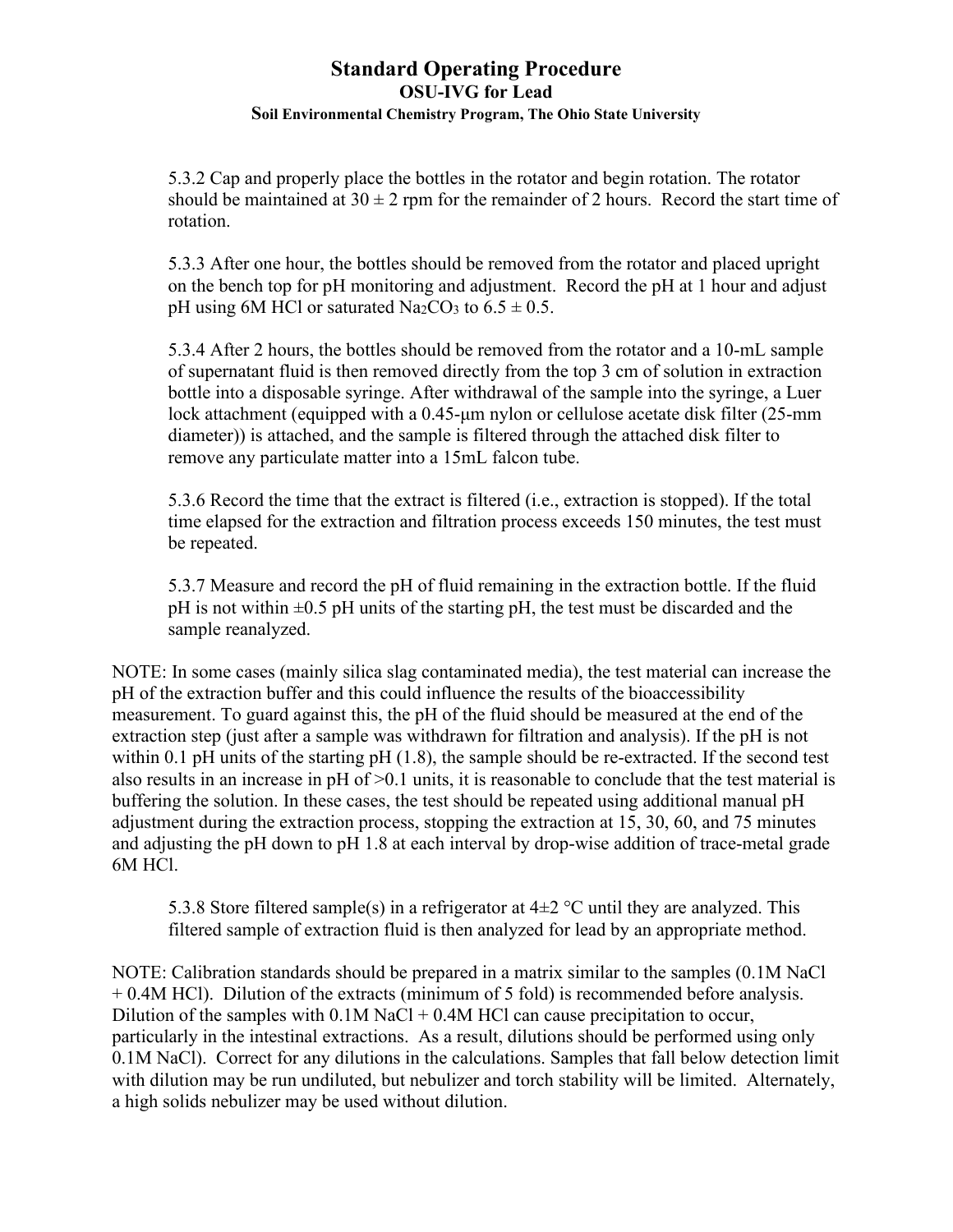#### **6.0 Quality Control**

The laboratory should establish the LLOQ as the lowest point of quantitation. The LLOQ should be verified by the analysis of at least seven replicate samples, which are spiked at the LLOQ and processed through all preparation and analysis steps of the method. The mean recovery and relative standard deviation of these samples provide an initial statement of precision and accuracy at the LLOQ. In most cases, the mean recovery should be ±35% of the true value and the RSD should be  $\leq$ 20%.

6.2 Method blank – Extraction fluid only (i.e., no test soil) is carried through all steps of the method at a frequency of 1 per batch. The method blank is considered within control limits if its result is less than the LLOQ. The corrective action for a recovery above the LLOQ should include making a new extraction fluid and reprocessing any samples that were prepared with the failing method blank.

6.5 Blank Spike (BS) - A BS should be run once per extraction batch. Prepare according to 5.2.3. The control limits are 85-115% recovery. The corrective action for outliers should include an analyst review that all dilutions and spike concentrations were performed correctly. If no error is found, either re-extract the samples or flag and narrate the defect and possible bias in the data.

6.5 Duplicate sample – A duplicate sample should be run once per batch and carried through all steps of the method. The relative percent difference (RPD) should be less than 20%. The corrective action for outliers should include either re-extraction of the samples or flagging the data.

6.4 Duplicate spike (MS) –The control limits are 75-125% recovery. Prepare according to 5.2.3. The corrective action for outliers should include an analyst review that all dilutions and spike concentrations were performed correctly. If no error is found, either re-extract the samples or flag and narrate the defect and possible bias in the data.

6.6 The reference material shall be carried through all steps of the method and analyzed at a frequency of 1 per batch. The NIST SRM 2711a should yield a mean GE IVBA result of 80.5%  $\pm$  15% (68.4% – 92.5%) and a mean IE IVBA result of 79.5%  $\pm$  15% (67.6% – 91.4%). For the As concentration in the SRM, the median As concentration presented in the Addendum to the NIST certificate for leachable concentrations determined using Method 3050 (89 mg/kg) should be used.

#### **6.5 Data Calculation and Assessment**

7.1 If the IVBA factor is to be determined, a split of each solid material (<250 μm) that has been subjected to this extraction procedure should be analyzed for total As concentration using analytical procedures taken from USEPA SW-846 or a non-destructive method such as Instrumental Neutron Activation Analysis. If USEPA SW-846 methods are used, the solid material should be acid digested according to an appropriate preparation method (e.g., Method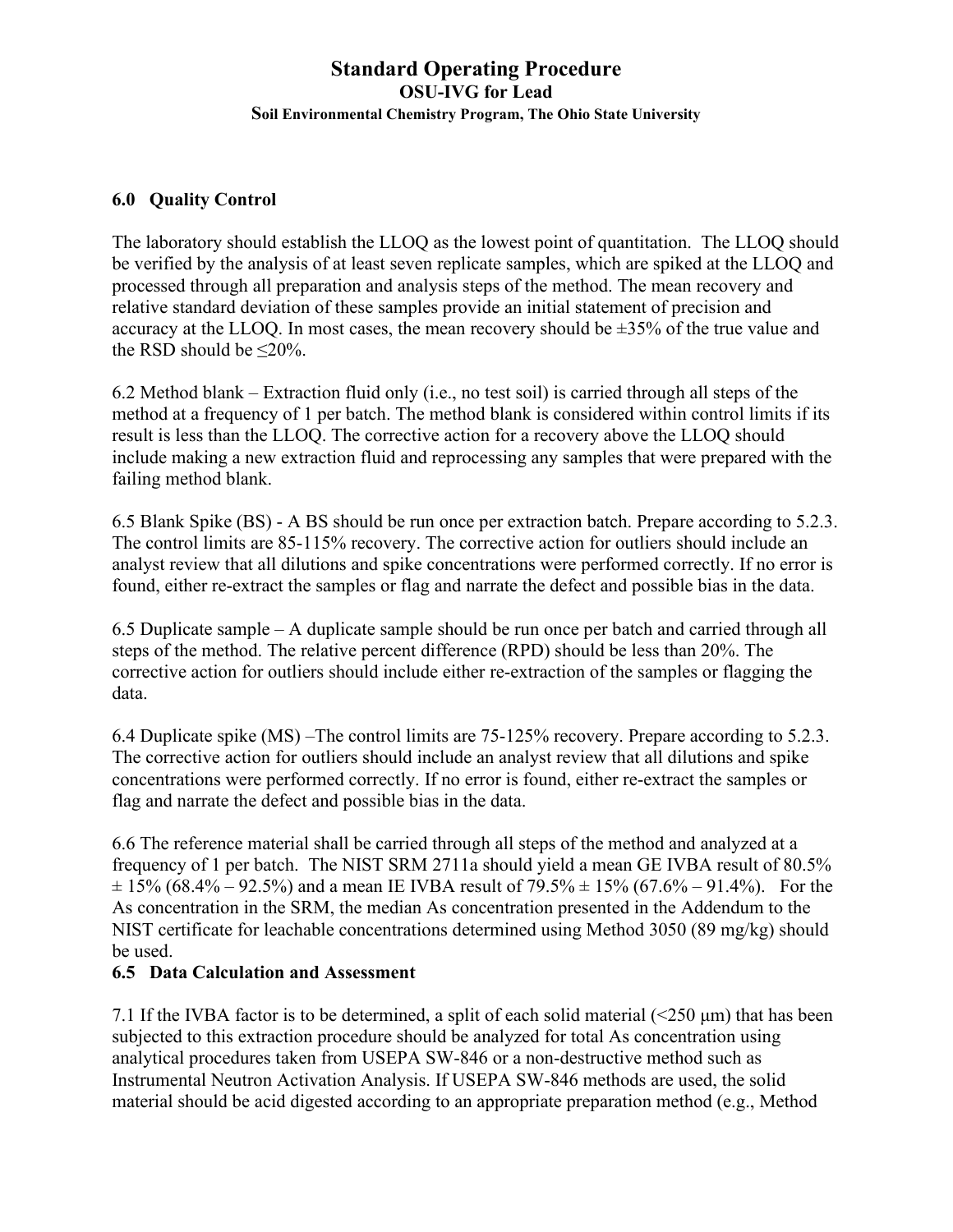**Soil Environmental Chemistry Program, The Ohio State University**

3050 or Method 3051). The digestate should be analyzed for As concentration by an appropriate analytical method.

7.2 If dilutions were performed, apply the appropriate corrections to the sample values.

7.3 In vitro bioaccessibility (IVBA) 7.3.1 The IVBA is calculated on a mass basis (mg/kg) using the following equations:

mg/kg Gastric bioaccessible =  $[(mg/L As * dilution factor)*(150/soil mass(g)]$ mg/kg Intestinal bioaccessible =  $[(mg/L As * dilution factor)*(150/soil mass(g)]$ 

7.3.2 The IVBA is calculated and expressed on a percentage basis using the following equation:

% Bioaccessible = [bioaccessible As  $(mg/kg)/[total As (mg/kg)] *100$ 

7.3.3 In order for an in vitro bioaccessibility test system to be useful in predicting the in vivo RBA of a test material, it is necessary to empirically establish that a strong correlation exists between the in vivo and the in vitro results across many different samples (see Reference 10). At present the linear regression model for predicting RBA is under evaluation and will be incorporated into this SOP when it becomes available.

## **8.0 References**

Basta, N. T., J. N. Foster, et al. (2007). "The effect of dosing vehicle on As bioaccessibility in smelter-contaminated soils." J Environ Sci Health A Tox Hazard Subst Environ Eng 42(9): 1275-1281.

Brattin, W. and S. Casteel (2013). "Measurement of As relative bioavailability in swine." J Toxicol Environ Health A 76(7): 449-457.

Juhasz, A. L., E. Smith, et al. (2008). "Application of an in vivo swine model for the determination of As bioavailability in contaminated vegetables." Chemosphere 71(10): 1963- 1969.

Nelson, C.M., T. M. Gilmore, J. M. Harrington, K. G. Scheckel, B. W. Miller, and K. D. Bradham, "Evaluation of a low-cost commercially available extraction device for assessing lead bioaccessibility in contaminated soils," *Environ. Sci.: Processes Impacts*, Volume 15, pages 573- 578, 2013.

Extraction Solution pH day of extraction

Batch